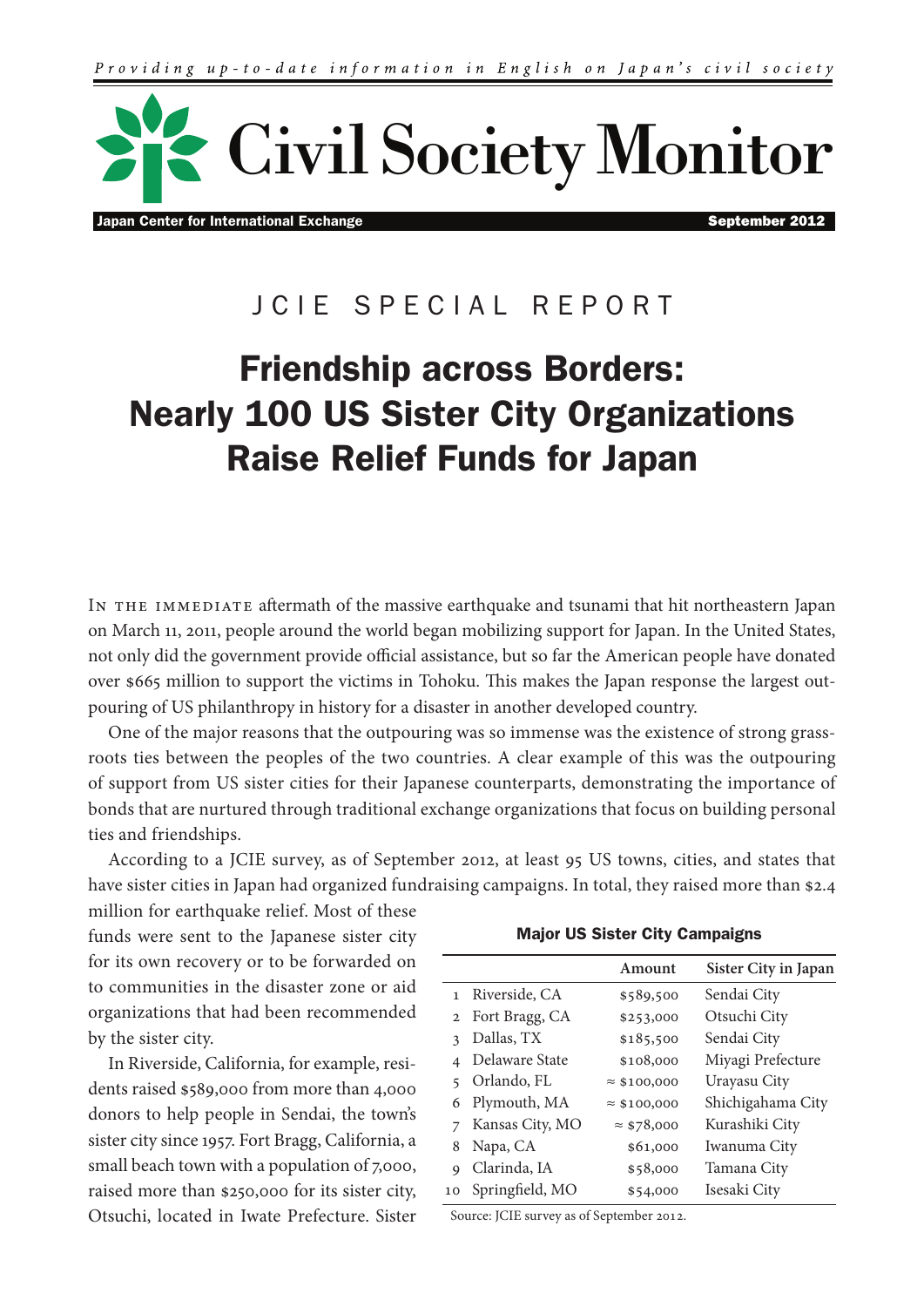city associations in scores of other towns and cities across the country also raised funds for Japan, ranging from a few hundred to hundreds of thousands of dollars.

However, what has been most striking about the mobilization of support in the sister cities is not the amount of funds raised, but the fact that residents of these towns have been so heavily involved in the campaigns at a very personal level. From local government officials to elementary school children, individual residents took part in campaigns and donated funds out of a sincere desire to help their friends in Japan.

## Fort Bragg and Otsuchi

The case of Fort Bragg is a particularly striking example. Forth Bragg and Otsuchi are coastal towns that are located directly across the Pacific Ocean on the same latitude. They officially became sister cities in 2005, and since then, the two towns have run exchange programs so that middle and high school students can stay with local families and take part in cultural activities in each other's town.

When the disaster struck, Otsuchi was one of the hardest hit towns. Its town hall was completely destroyed, the mayor was killed in the tsunami, and the fate of a quarter of the town employees was initially unknown. In the first few hours after the disaster, media reports of the devastation in Otsuchi reached the people of Fort Bragg. Members of the Fort Bragg–Otsuchi Cultural Exchange Association, a volunteer group that has been a central player in the sister city exchange programs, immediately set out to mobilize support for Otsuchi. On March 16, just five days after the disaster, the association established the Otsuchi Recovery Fund, utilizing its tax-exempt status. The following day, more than 30 Fort Bragg residents sat down to discuss how they could raise funds and how those funds should be used. Many agreed with the opinion that "Our funds should go directly to Otsuchi, instead of donating to the Red Cross." Others noted, "Since we can't send food and water from the United States, we should focus on recovery and reconstruction instead of immediate relief." The residents exchanged various opinions and ideas, exploring the best way to help Otsuchi.

How were they able to raise such a large amount of funds in such a small town? Many different ideas were attempted in order to disseminate information about the fund as widely as possible. A Facebook page for the Otsuchi Recovery Fund was set up, and it was announced that the funds would directly go to the town of Otsuchi. Members of the local chamber of commerce collected contributions from local business owners. The mayor of Fort Bragg also made an appeal for support on a local radio program, while volunteers uploaded information and updates on the situation in Otsuchi on Wikipedia.

But Fort Bragg's efforts to support Otsuchi went even further. They organized a fundraising event at an art gallery in town, where pictures and souvenirs from residents' past trips to Otsuchi were displayed. They also created "Save Otsuchi" posters and "Support Otsuchi" T-shirts that were sold to raise funds. Local stores posted announcements of the recovery fund, and donation boxes were set up at restaurants, stores, and the farmers' market.

And it did not stop there. Profits from the sale of music CDs from a local concert were donated; residents donated items to be sold at a fundraising garage sale; a local business made special bookmarks to be sold at a local bookstore so that the proceeds could go to the fund. For a small town, the range of ideas and efforts was truly impressive.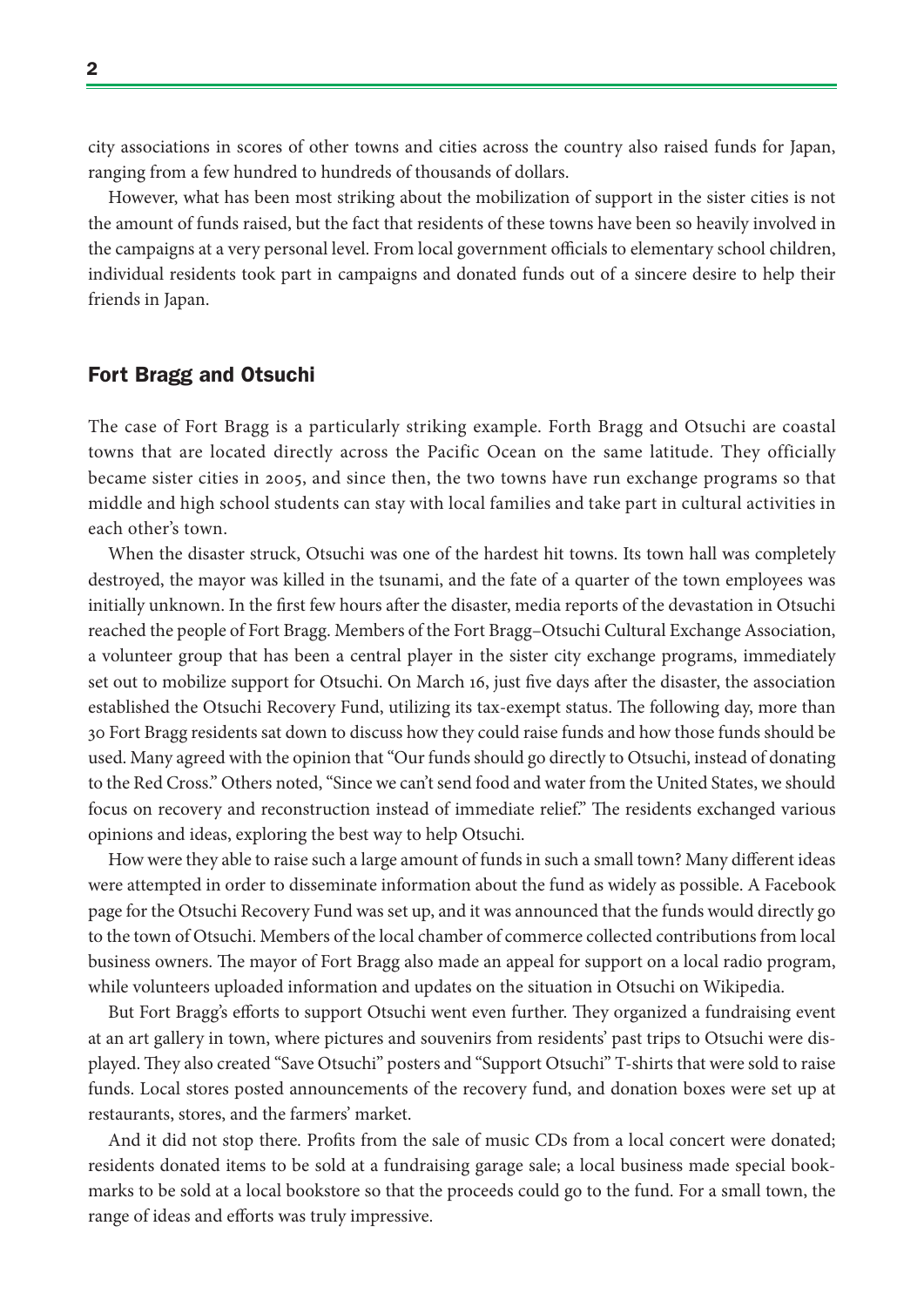In addition to the fundraising efforts, people in Fort Bragg discussed the possibility of hosting residents and students from Otsuchi and began making arrangements with local families and schools. In short, they thought of every possible way that they could help their sister city.

### Impact of Grassroots Ties

The case of Fort Bragg was extraordinary, but it was not unique. Many other cities in the United States that have sister cities in Japan launched similar efforts when they heard that their friends in Japan were in trouble. Countless benefits, charity garage sales, art auctions, and music concerts were organized to raise funds for Japan, and many volunteers donated their time and energy.

The residents of Fort Bragg and other US sister cities teach an important lesson about grassroots exchange. In recent years, some stakeholders of sister city programs have begun discussing the need to shift the purpose of exchanges from building friendship to focusing more on utilitarian goals. However, the stories of Fort Bragg and other sister cities remind us that the very foundation of international exchange is people-to-people interaction. The emotional bonds between people that emerge out of traditional grassroots exchange are resilient and have not become obsolete. Personal bonds like those between the residents of Fort Bragg and Otsuchi are nurtured through traditional cultural exchange programs between sister cities, like homestays and student exchanges.

The case of Fort Bragg and Otsuchi also demonstrated the utility of information technology. Blogs and Facebook became essential platforms for mobilizing support and facilitating communications.

Even when there was limited access to electricity and landline phones in the disaster zone, Otsuchi residents in evacuation shelters could send e-mails to Fort Bragg from their cell phones to notify people that they were safe and update them on the conditions in Otsuchi. The information from Otsuchi was then uploaded on a blog by Fort Bragg volunteers to share with other residents. People in Otsuchi also began uploading their pictures and posting their comments directly on those Internet-based platforms, giving people in Fort Bragg real-time updates on what was going on in the disaster-hit areas.

Otsuchi Vice-Mayor Tobai noted that the support from across the ocean deeply touched the hearts of many Japanese people affected by the disaster. In turn, the words of sincere

#### A Message from the Vice-Mayor of Otsuchi

The story of the determined efforts of Fort Bragg's residents reached Otsuchi. On March 30, 2011, just 20 days after the disaster, Vice-Mayor Masaaki Tobai sent the following message in English to Fort Bragg:

On behalf of Otsuchi town, I would like to express our deep gratitude to the city of Fort Bragg, our dear sister city. I have heard that people in Fort Bragg worried about our town, and worked hard together to extend your assistance to us. Your heart-warming supports and friendship are surely reaching us and encouraging us enormously.

Unprecedented-scale Tsunami destructed almost everything we once owned in Otsuchi. Not only many town people together with their houses and their jobs, beautiful coastlines, but also our Mayor Koki Kato were lost. Otsuchi was one of the hardest Tsunami hit town.

Now, we town office staff and volunteer town people are working together to support all the town people staying in shelters. We have been doing our best to reconstruct our town.

Given this devastated situation, it is hard to tell when we will resume the student exchange program. But we promise you that we will practice the program again as soon as the situation permits.

> --Masaaki Tobai, Vice-Mayor of Otsuchi March 30, 2011